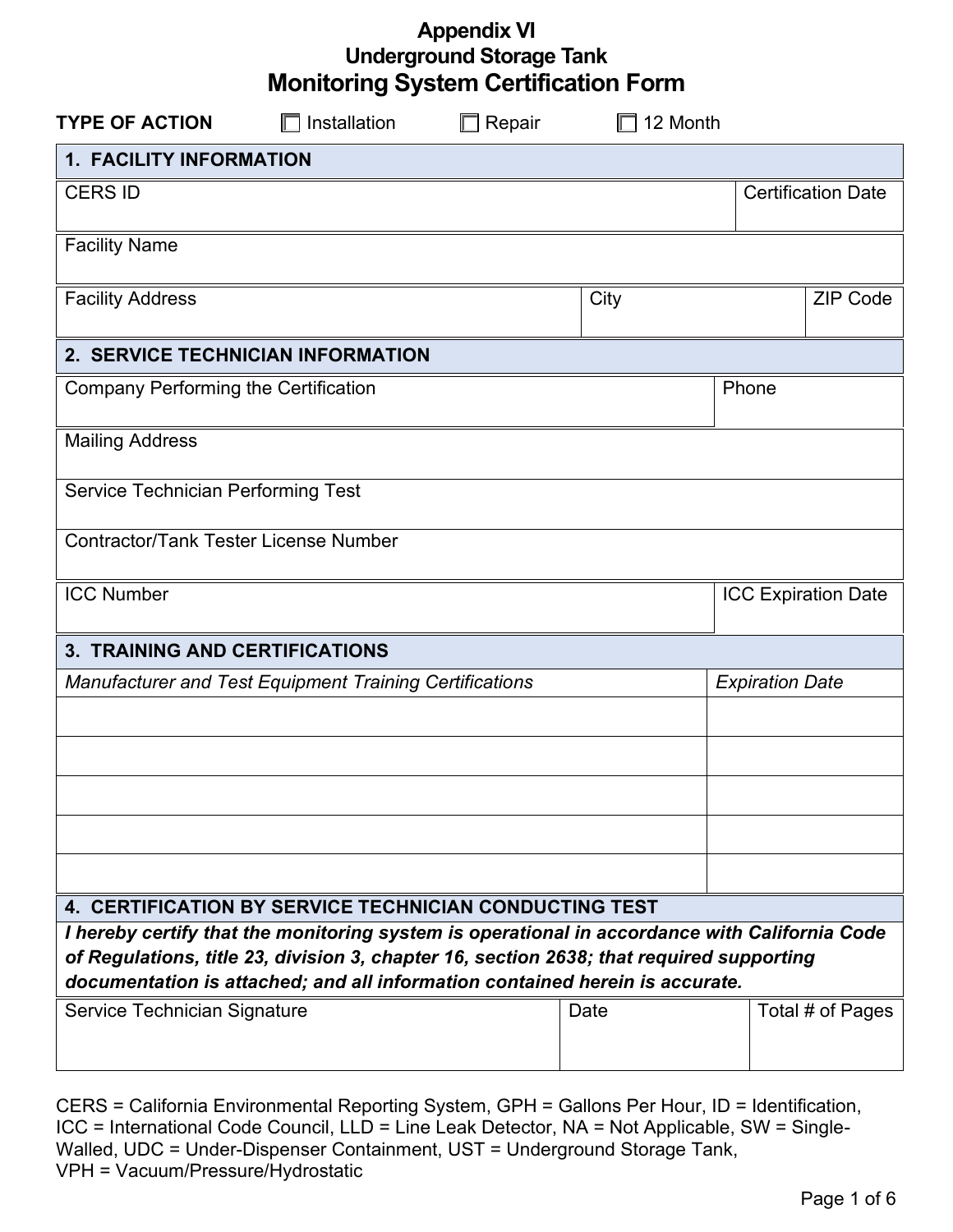| 5. MONITORING SYSTEM AND PROGRAMMING                                                                                                                                                                             |                                                                            |                                   |        |        |           |
|------------------------------------------------------------------------------------------------------------------------------------------------------------------------------------------------------------------|----------------------------------------------------------------------------|-----------------------------------|--------|--------|-----------|
| A separate Monitoring System Certification Form must be prepared for each control panel.                                                                                                                         |                                                                            |                                   |        |        |           |
| Make of Monitoring System                                                                                                                                                                                        | <b>Model of Monitoring System</b>                                          | <b>Software Version Installed</b> |        |        |           |
| <b>Control Panel</b>                                                                                                                                                                                             | <b>Control Panel</b>                                                       |                                   |        |        |           |
|                                                                                                                                                                                                                  |                                                                            |                                   |        |        |           |
| Attach the post-certification reports if the monitoring system is capable of generating<br>either; □ Monitoring System Set-up □ Alarm History Report                                                             |                                                                            |                                   |        |        | <b>NA</b> |
|                                                                                                                                                                                                                  | All monitoring equipment is operational per manufacturer's specifications? |                                   |        | Г      |           |
|                                                                                                                                                                                                                  | Secondary containment systems are free of damage, debris, or liquid?       |                                   | $\Box$ | Е      |           |
| Are the audible and visual alarms operational?                                                                                                                                                                   |                                                                            |                                   |        | $\Box$ |           |
| All sensors have been: 1) visually inspected for wiring kinks, breaks and residual<br>buildup on floats; and 2) tested for functionality and confirmed operational?                                              |                                                                            |                                   |        | $\Box$ | $\Box$    |
| Are all sensors installed to detect a release at the earliest opportunity in the<br>secondary containment?                                                                                                       |                                                                            |                                   |        |        |           |
| The monitoring system set-up was reviewed, and proper settings confirmed?                                                                                                                                        |                                                                            |                                   |        |        |           |
| Was the monitoring control panel's backup battery visually inspected, functionally<br>tested, and confirmed operational?                                                                                         |                                                                            |                                   |        |        | ℾ         |
| Does the flow of fuel stop at the dispenser if a release is detected in the under-<br>dispenser containment?                                                                                                     |                                                                            |                                   |        | $\Box$ |           |
| Does the turbine automatically shut down if the piping secondary containment<br>monitoring system fails to operate or is electrically disconnected?                                                              |                                                                            |                                   |        |        |           |
| Does the turbine automatically shut down if the piping secondary containment<br>monitoring system detects a release? Which sensors initiate positive shut down?<br>(Check all that apply) $\Box$ Sump $\Box$ UDC |                                                                            |                                   |        |        |           |
| If monitoring system alarms are relayed to a remote monitoring center, is all<br>communication equipment operational?                                                                                            |                                                                            |                                   |        |        |           |

*Describe all answers marked "No" or "Fail" and proposed remedy in Section 9. List all monitoring equipment either replaced or repaired in Section 9*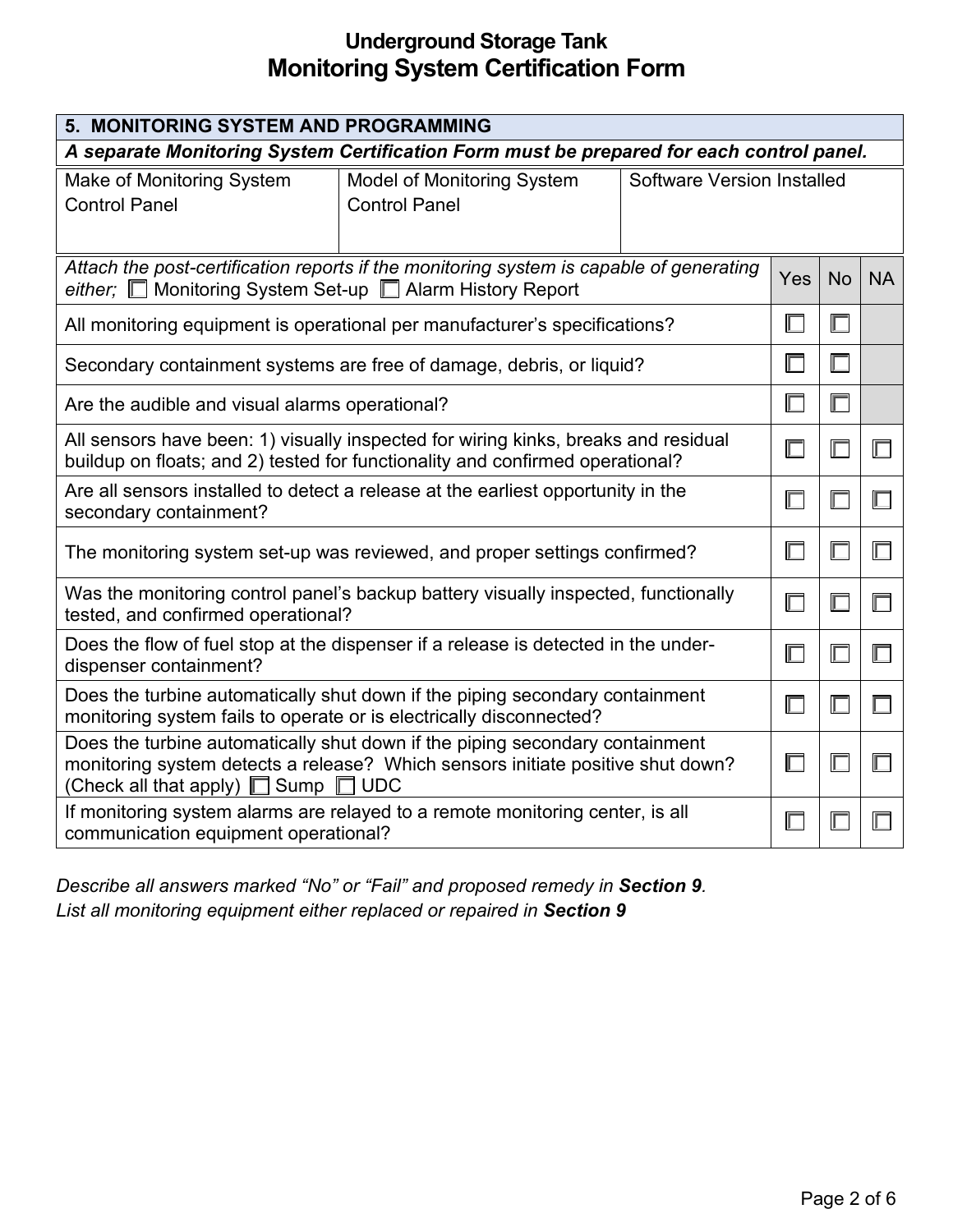| <b>6. SENSOR TESTING RESULTS</b>                                                              |              |                                                                                                |        |      |  |  |
|-----------------------------------------------------------------------------------------------|--------------|------------------------------------------------------------------------------------------------|--------|------|--|--|
| List only sensors tested on date of this certification. List "Sensor ID" as labeled in system |              |                                                                                                |        |      |  |  |
|                                                                                               |              | programming. Additional copies of this page may be attached to accommodate all sensors tested. |        |      |  |  |
| Sensor ID                                                                                     | Sensor Model | Component(s) Monitored                                                                         | Pass   | Fail |  |  |
|                                                                                               |              |                                                                                                | $\Box$ |      |  |  |
|                                                                                               |              |                                                                                                | ℾ      |      |  |  |
|                                                                                               |              |                                                                                                | $\Box$ | ┏    |  |  |
|                                                                                               |              |                                                                                                | Γ      |      |  |  |
|                                                                                               |              |                                                                                                | $\Box$ |      |  |  |
|                                                                                               |              |                                                                                                | Γ      |      |  |  |
|                                                                                               |              |                                                                                                | $\Box$ | ╓    |  |  |
|                                                                                               |              |                                                                                                | $\Box$ | ╔    |  |  |
|                                                                                               |              |                                                                                                | Г      |      |  |  |
|                                                                                               |              |                                                                                                | Г      |      |  |  |
|                                                                                               |              |                                                                                                | Г      |      |  |  |
|                                                                                               |              |                                                                                                | Γ      |      |  |  |
|                                                                                               |              |                                                                                                | $\Box$ |      |  |  |
|                                                                                               |              |                                                                                                | Γ      |      |  |  |
|                                                                                               |              |                                                                                                | $\Box$ |      |  |  |
|                                                                                               |              |                                                                                                | Γ      |      |  |  |
|                                                                                               |              |                                                                                                | $\Box$ |      |  |  |
|                                                                                               |              |                                                                                                | $\Box$ | 1    |  |  |
|                                                                                               |              |                                                                                                | Γ      |      |  |  |
|                                                                                               |              |                                                                                                | Γ      |      |  |  |
|                                                                                               |              |                                                                                                |        |      |  |  |
|                                                                                               |              |                                                                                                | Γ      |      |  |  |
|                                                                                               |              |                                                                                                | $\Box$ | ┏    |  |  |
|                                                                                               |              |                                                                                                | Г      |      |  |  |

*Describe all answers marked "No" or "Fail" and proposed remedy in Section 9. List all monitoring equipment either replaced or repaired in Section 9*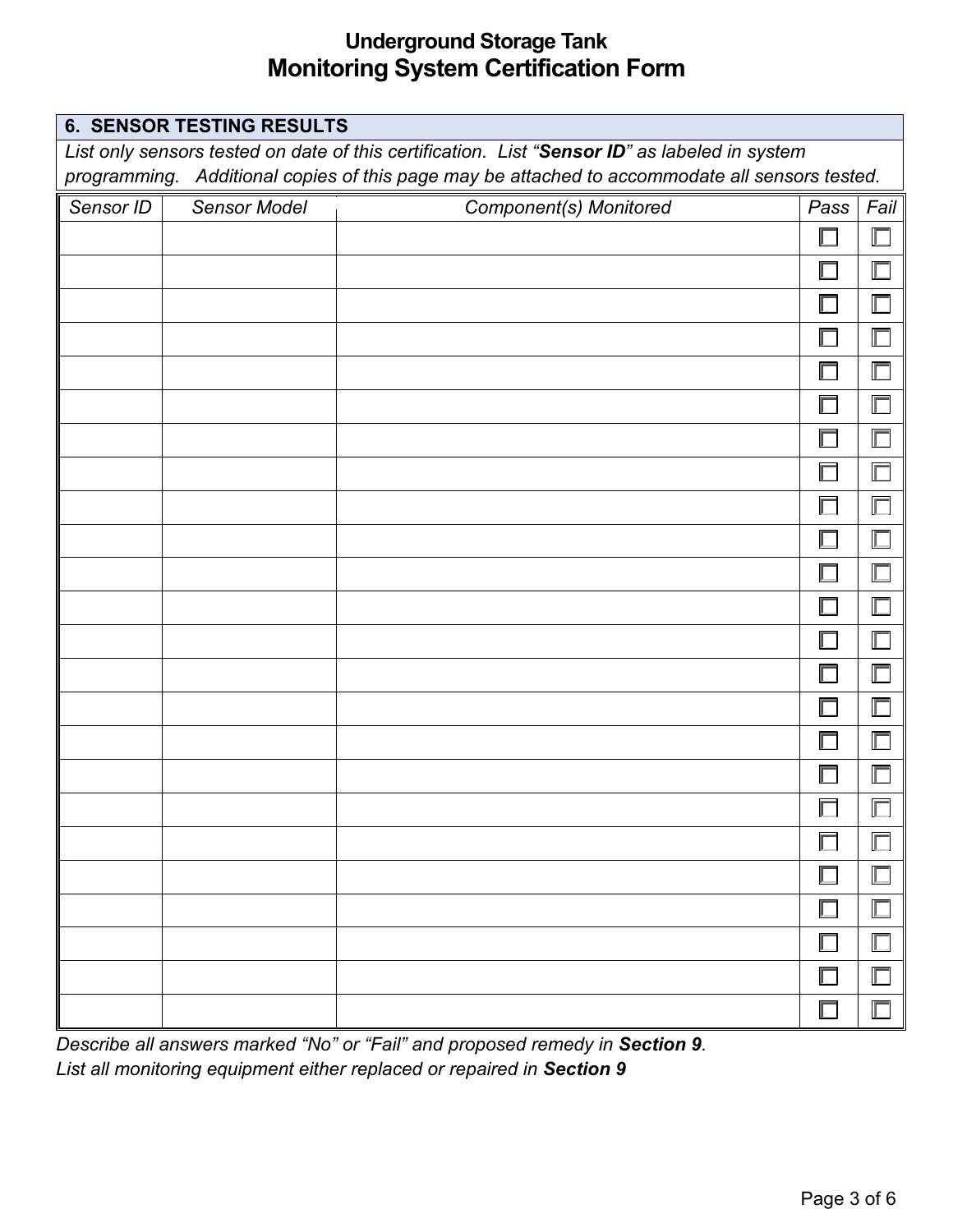|                                                                                                                                                 | 7. LINE LEAK DETECTOR TESTING |                                                                     |  |           |                |
|-------------------------------------------------------------------------------------------------------------------------------------------------|-------------------------------|---------------------------------------------------------------------|--|-----------|----------------|
| Check this box if line leak detectors ARE NOT installed. (Do not complete this section.)                                                        |                               |                                                                     |  |           |                |
| Simulated release rate verified: (Check all that apply.)<br><b>Yes</b><br>$0.2$ GPH<br>3 GPH<br>$0.1$ GPH<br>$\Box$<br>╓                        |                               |                                                                     |  | <b>No</b> | <b>NA</b>      |
| Has the testing apparatus been properly calibrated?                                                                                             |                               |                                                                     |  |           |                |
| For emergency generator tank systems, does the LLD create an audible and visual<br>alarm when a leak is detected?                               |                               |                                                                     |  | $\Box$    |                |
| For mechanical LLDs, does the LLD restrict the flow through the pipe when a<br>release is detected?                                             |                               |                                                                     |  | ℾ         |                |
| For electronic LLDs, does the turbine automatically shut off when a release is<br>detected?                                                     |                               |                                                                     |  |           |                |
| For electronic LLDs, does the turbine automatically shut off if any portion of the<br>monitoring system is disabled or disconnected?            |                               |                                                                     |  |           | Ш              |
| For electronic LLDs, does the turbine automatically shut off if any portion of the<br>monitoring system malfunctions or fails a tightness test? |                               |                                                                     |  | ⊏         |                |
| For electronic LLDs, have all accessible wiring connections been visually inspected<br>for kinks and breaks?                                    |                               |                                                                     |  |           |                |
| Were all items on the equipment manufacturer's maintenance checklist completed?                                                                 |                               |                                                                     |  |           | $\blacksquare$ |
|                                                                                                                                                 |                               | Were all LLDs confirmed operational within regulatory requirements? |  |           |                |
| <b>LLD ID</b><br><b>LLD Model</b><br><b>Lines Monitored</b>                                                                                     |                               | Pass                                                                |  | Fail      |                |
|                                                                                                                                                 |                               |                                                                     |  |           |                |
|                                                                                                                                                 |                               |                                                                     |  |           |                |
|                                                                                                                                                 |                               |                                                                     |  |           |                |
|                                                                                                                                                 |                               |                                                                     |  |           |                |
|                                                                                                                                                 |                               |                                                                     |  |           |                |
|                                                                                                                                                 |                               |                                                                     |  |           |                |
|                                                                                                                                                 |                               |                                                                     |  |           |                |
|                                                                                                                                                 |                               |                                                                     |  |           |                |
|                                                                                                                                                 |                               |                                                                     |  |           |                |
|                                                                                                                                                 |                               |                                                                     |  |           |                |
|                                                                                                                                                 |                               |                                                                     |  |           |                |
|                                                                                                                                                 |                               |                                                                     |  |           |                |

*Describe all answers marked "No" or "Fail" and proposed remedy in Section 9. List all monitoring equipment either replaced or repaired in Section 9*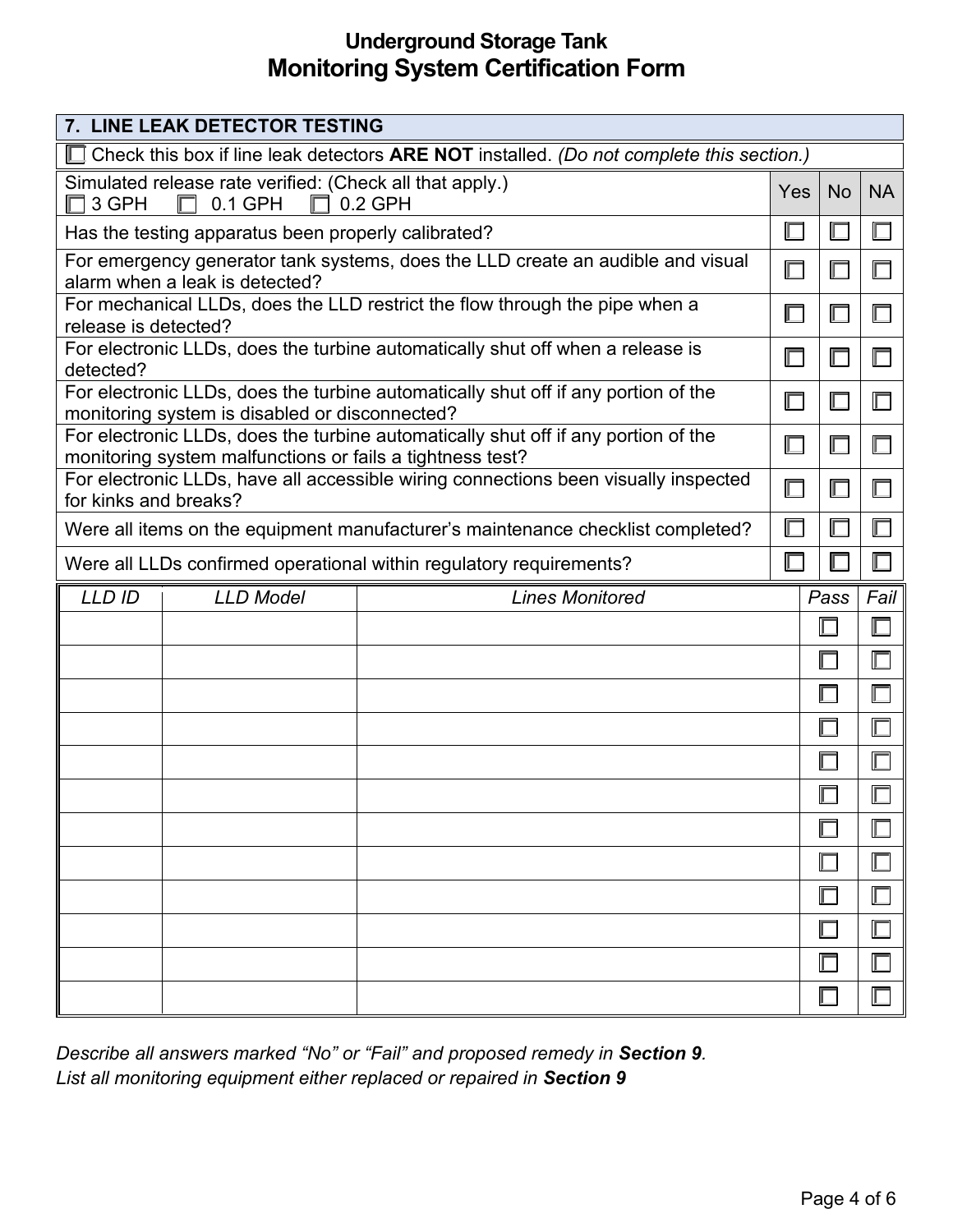| 8. IN-TANK GAUGING TESTING                                                                                                                                                                  |                                                                                      |                                                                 |  |           |           |
|---------------------------------------------------------------------------------------------------------------------------------------------------------------------------------------------|--------------------------------------------------------------------------------------|-----------------------------------------------------------------|--|-----------|-----------|
| Check this box if tank gauging is used only for inventory control.<br>Check this box if NO tank gauging equipment is installed.<br>(Do not complete this section if either box is checked.) |                                                                                      |                                                                 |  | <b>No</b> | <b>NA</b> |
| All wiring has been: 1) visually inspected for kinks, breaks and proper entry and<br>termination; and 2) tested for ground faults?                                                          |                                                                                      |                                                                 |  | Ш         | $\Box$    |
| Were all in-tank gauging probes visually inspected for damage and residue buildup<br>to ensure that floats move freely, functionally tested, and confirmed operational?                     |                                                                                      |                                                                 |  |           | Г         |
| Was accuracy of system's product level readings tested?                                                                                                                                     |                                                                                      |                                                                 |  |           | Ш         |
| Was accuracy of system's water level readings tested?                                                                                                                                       |                                                                                      |                                                                 |  |           | Γ         |
| Were all probes reinstalled properly?                                                                                                                                                       |                                                                                      |                                                                 |  |           |           |
| Were all items on the equipment manufacturer's maintenance checklist completed?                                                                                                             |                                                                                      |                                                                 |  |           | E         |
| Probe ID                                                                                                                                                                                    | <b>Probe Model</b>                                                                   | <b>Tanks Monitored</b>                                          |  | Pass      | Fail      |
|                                                                                                                                                                                             |                                                                                      |                                                                 |  |           |           |
|                                                                                                                                                                                             |                                                                                      |                                                                 |  |           |           |
|                                                                                                                                                                                             |                                                                                      |                                                                 |  |           |           |
|                                                                                                                                                                                             |                                                                                      |                                                                 |  |           |           |
|                                                                                                                                                                                             |                                                                                      |                                                                 |  |           | Γ         |
|                                                                                                                                                                                             |                                                                                      |                                                                 |  |           |           |
| 9. COMMENTS                                                                                                                                                                                 |                                                                                      |                                                                 |  |           |           |
|                                                                                                                                                                                             | المتوجبة والمتواصف المتوارق والمتوسط والمتواطئ والمستورة والمتحدث والمستحدث والمناقص | Describe all answers marked "No" or "Fail" and proposed remedy. |  |           |           |

*List all monitoring equipment either replaced or repaired.*